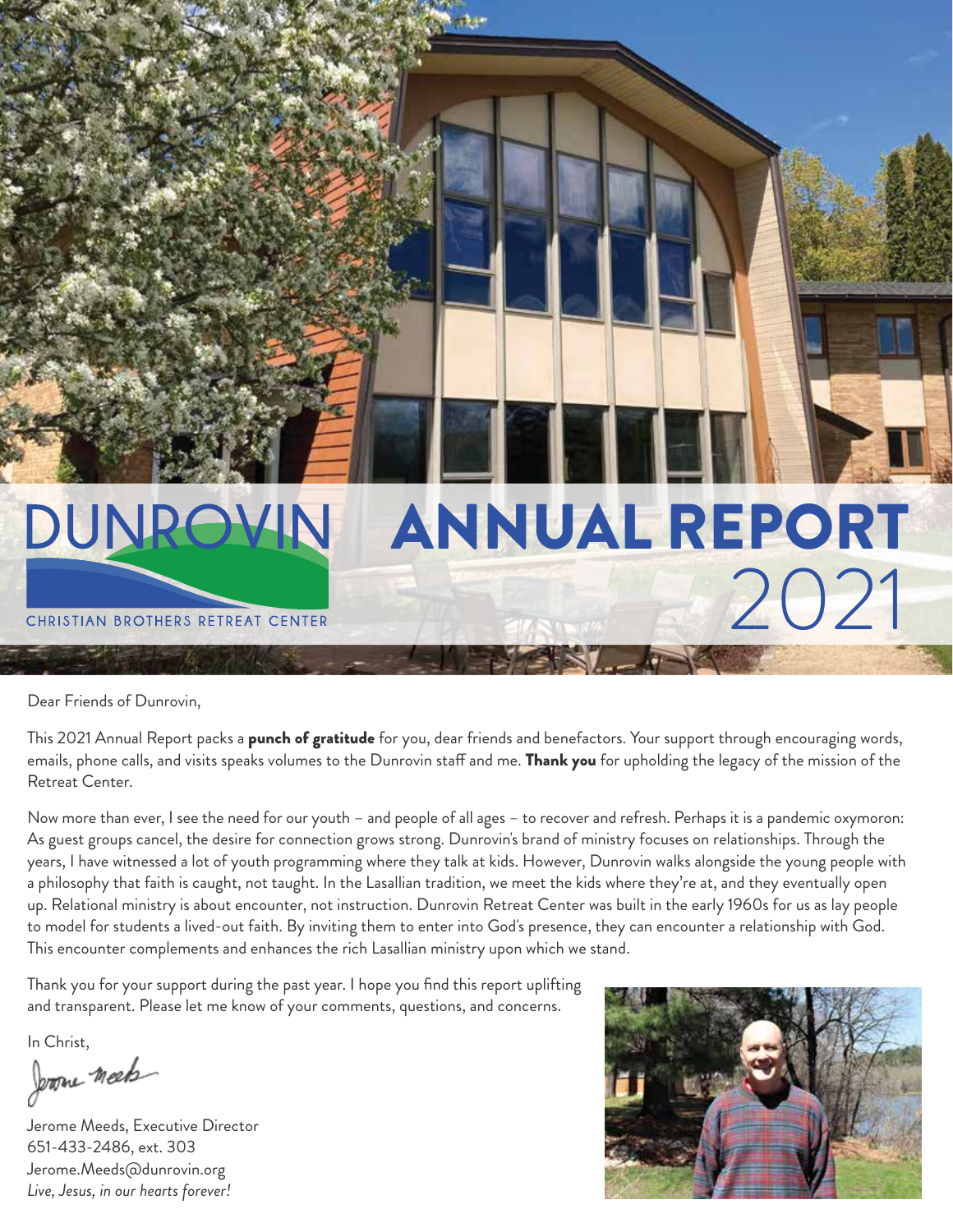## CLIMBING OUR WAY BACK

Thanks be to God! Dunrovin Retreat Center successfully navigated pandemic-related challenges throughout 2021. With safety protocols in place, our staff welcomed groups back, hosting a growing number as the year progressed. By the end of 2021, we served 1,630 total guests, representing a 62% gain from 2020, returning us to just over half our pre-pandemic annual guest count.



Rental income, along with benefactor support, is critical to Dunrovin delivering youth programming at no cost to underserved youth. Thank you! Your trust in Dunrovin's mission transforms lives.



#### Expect Exceptional



Dunrovin's 2021 Guest Groups included adults and youth and represented a healthy mix of new and returning groups. Dunrovin's Hospitality Team is committed to delivering exceptional hospitality to all our guest groups.

- A warm welcome, plus a Guest Host throughout stay
- Delicious and nutritious homemade meals
- Clean, comfortable, quiet accommodations
- Private bedrooms and fresh linens
- Spacious worship and meeting rooms
- 50-acre woodland on the bluffs of the Saint Croix River
- Access to Eucharistic Chapel and library

#### Silver Lining

#### Pandemic Innovation Leads to New Relational Ministry

After a difficult year of isolation and stress, inner-city children and their parents found renewal in Dunrovin's safe and peaceful environment with our new Fam Jam relational ministry in the summer of 2021. We are grateful to area youth ministers who helped brainstorm this innovative encounter with Christ for their parish families. Dunrovin's DLITE teen leaders served as they led lawn games, water activities, family prayer, and community meals. Family relationships flourished and faith communities were strengthened as our Fam Jam guests experienced a day of refreshment. We extend our most sincere gratitude to the Lasallian Mission Opportunities Fund and the Huelsmann Foundation whose financial support made this new ministry possible.





"Thank you for a wonderful day. It was such a wonderful day. Wonderful. Wonderful! Thank you for loving our kids."

-Fam Jam adult chaperone

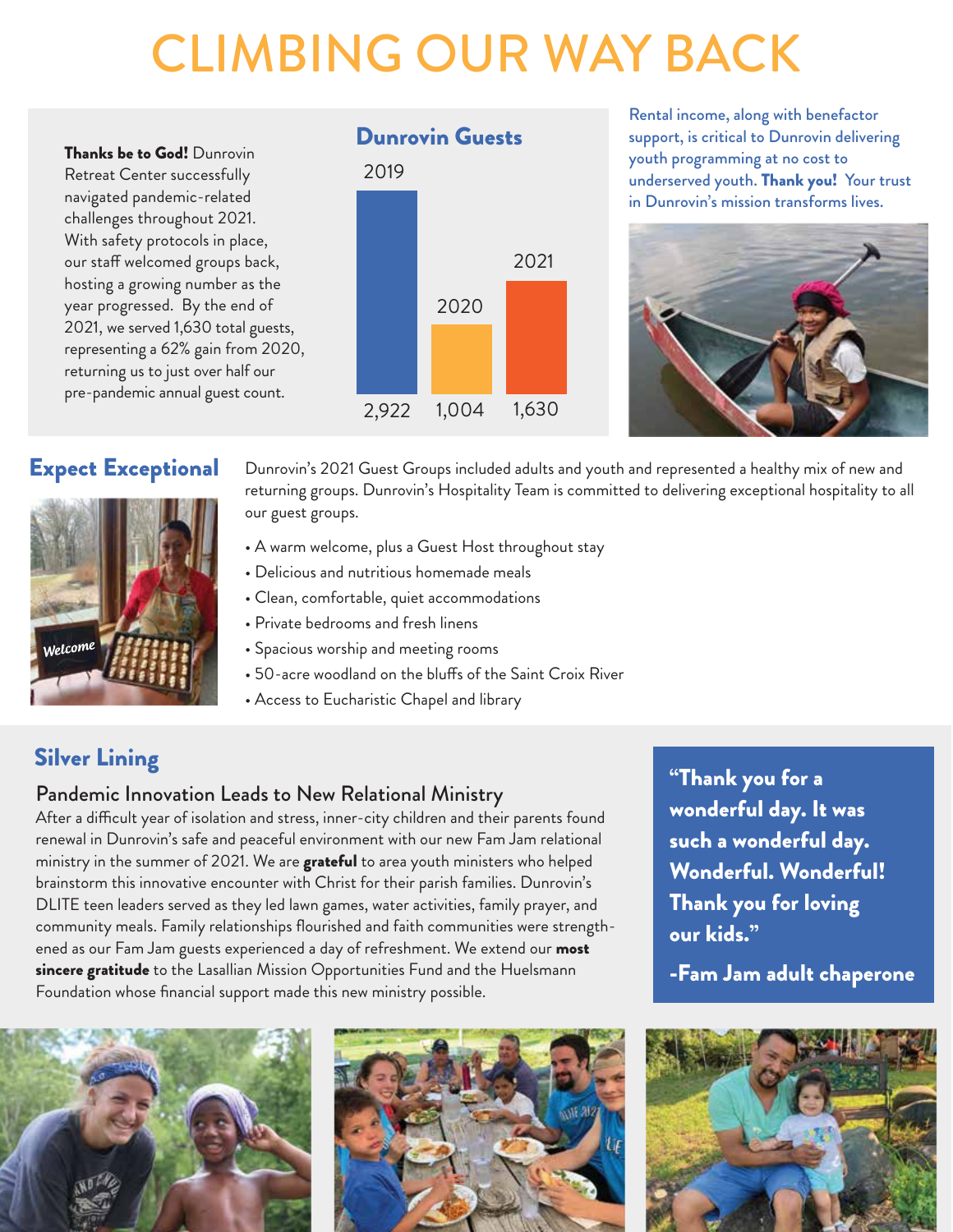# THANK YOU!

#### You Make "Encountering Christ" at Dunrovin Possible

On behalf of all who come to Dunrovin in search of the peace and love Christ alone can offer, thank you. Your financial support makes it possible for us to welcome all into this space to encounter God's presence and keeps our youth programs viable.

#### 21 New Donors • 104 Sustaining Donors • 1 Matching Challenge 11 In-kind Donations • 3 Foundation Grants



#### Evening of Gratitude

On August 15, 2021, friends of Dunrovin gathered for an Evening of Gratitude, in appreciation of our founders, the De La Salle Christian Brothers, and all who have made the mission of Dunrovin Retreat Center possible since 1964. We delighted in the company of 60 of our dearest supporters.





 Brothers Michael Rivers, Francis Carr, and Dennis Galvin received the 2021 Brother I Damian Award in recognition of the Brothers' legacy of Christian ministry for underserved youth. Thank you, dear Brothers!